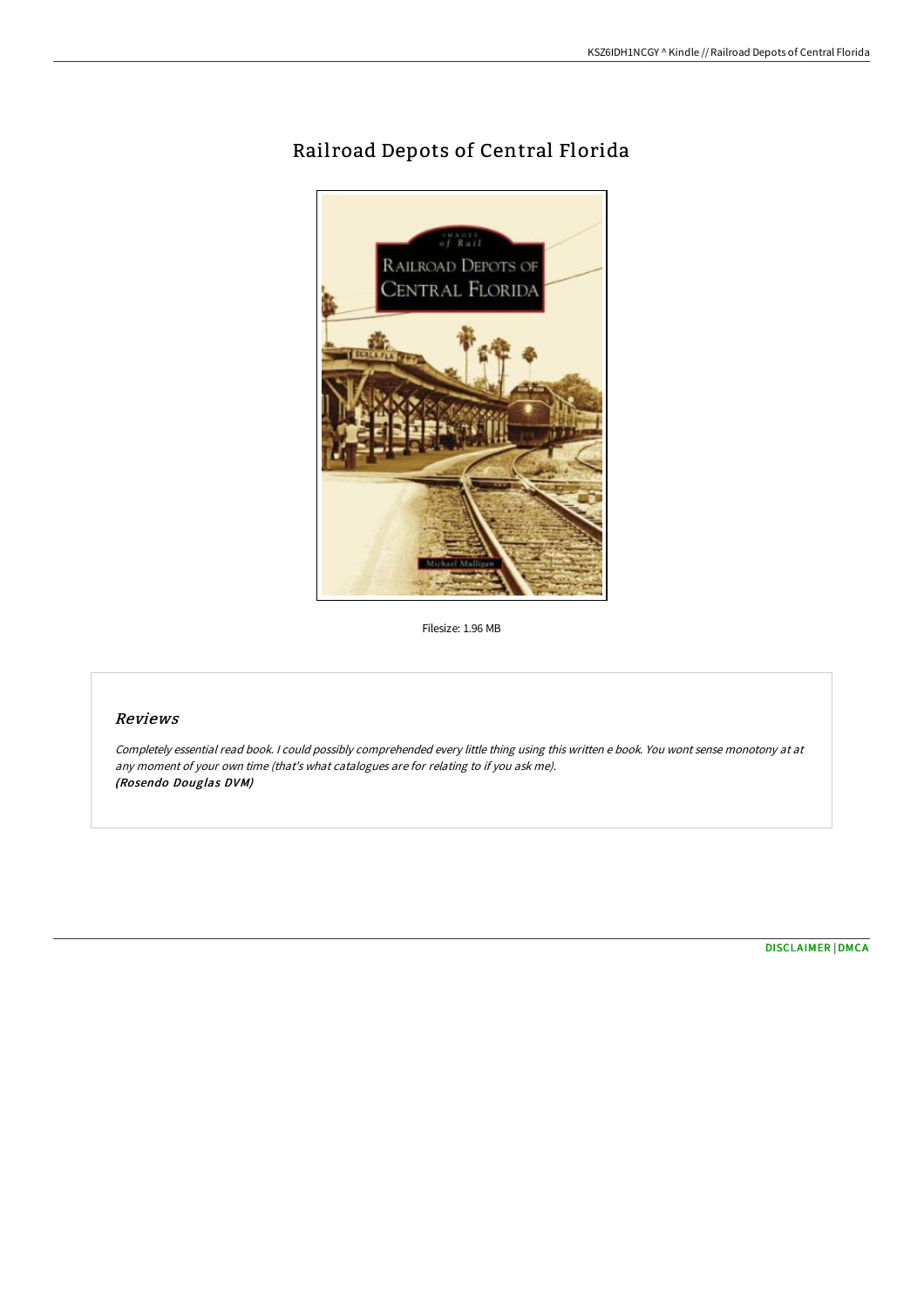#### RAILROAD DEPOTS OF CENTRAL FLORIDA



Arcadia Publishing (SC), United States, 2008. Paperback. Book Condition: New. 229 x 163 mm. Language: English . Brand New Book. Railroads have served the northern counties of Central Florida since before the Civil War. Following the war, railroads expanded down the peninsula to bring transportation services to even more people and places throughout the region. By 1929, the railroad network in the state had reached its peak, with some communities being served by two or more railroad lines. Trains provided the means for growth and development, and the local depot was the focal point of every town throughout Florida s central region. Stretching across the middle section of the peninsula from coast to coast, the Central Florida area includes Levy, Gilchrist, Alachua, Putnam, and Volusia Counties to the north, while the counties of Sarasota, Desoto, Highland, Osceola, and Brevard define the southern boundary. Featuring depots of the Atlantic Coast Line, Seaboard Air Line, Florida East Coast, and their predecessor railroads, the photographs used by the author were obtained from local historical groups, the Florida State Archives, and private collections.

 $\begin{array}{c}\n\hline\n\downarrow \\
\hline\n\end{array}$ Read [Railroad](http://digilib.live/railroad-depots-of-central-florida-paperback.html) Depots of Central Florida Online  $\blacksquare$ [Download](http://digilib.live/railroad-depots-of-central-florida-paperback.html) PDF Railroad Depots of Central Florida